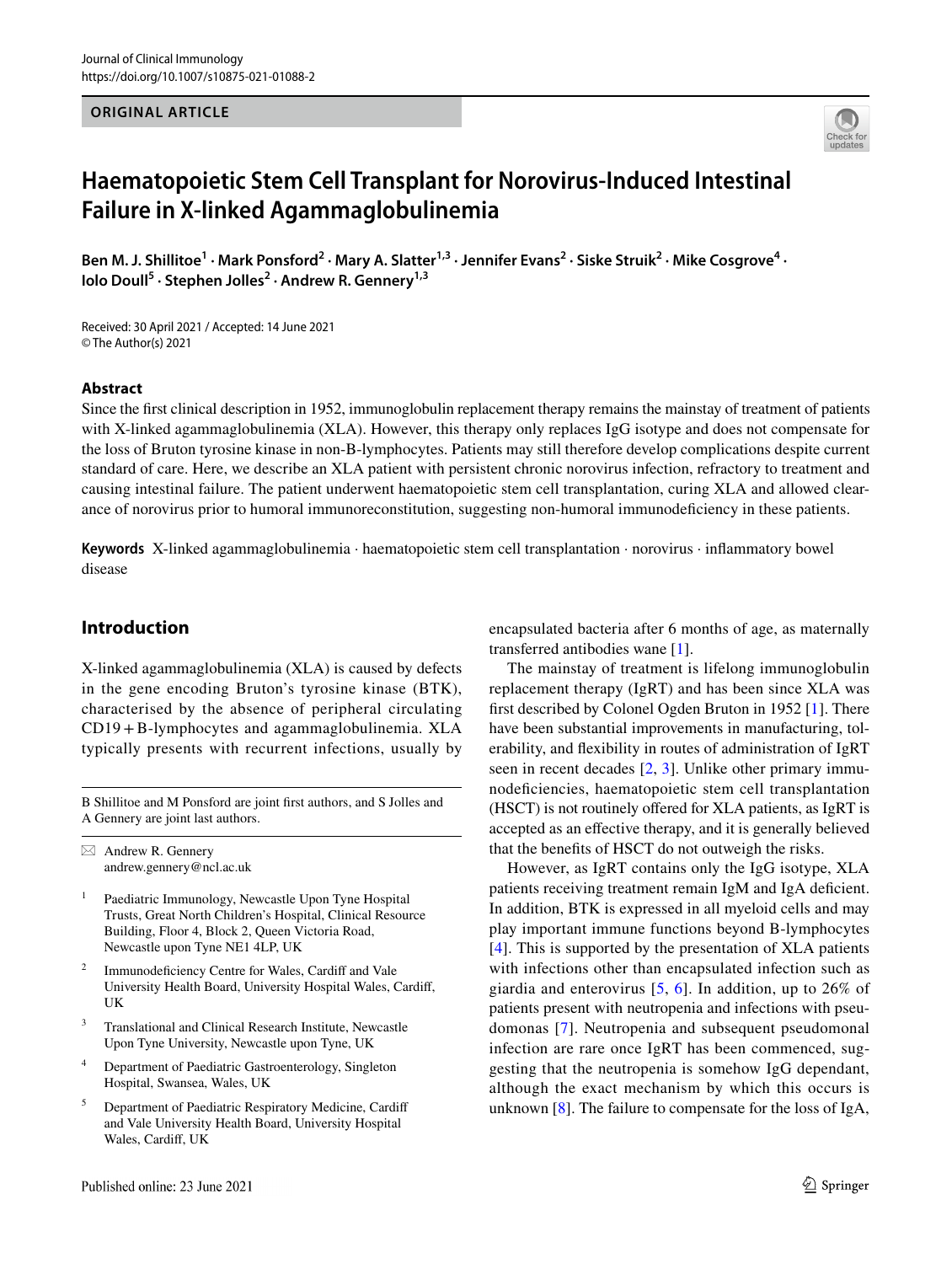IgM, and for the other functions of BTK implies that XLA patients may still be susceptible to complications.

This is illustrated by the increased risk of development of chronic lung disease (CLD) due to bacterial infections demonstrated by Lougaris et al., calculating the risk of developing CLD at 50 years of age of 47% [\[9](#page-6-8)].

Furthermore, there is gathering evidence of the impact from viral infections in XLA patients, and antibody defciency more generally [[6,](#page-6-5) [10](#page-6-9)]. Taken together, these fndings suggest that the impact of the burden of bacterial and viral infection on morbidity and mortality has been signifcantly underestimated in XLA.

Chronic, treatment-refractory norovirus infection in common variable immunodeficiency (CVID) is well documented [[11\]](#page-6-10). There is one report of chronic norovirus in an XLA patient, which was unresponsive to treatment and the patient continues with chronic norovirus infection [\[12\]](#page-6-11). We describe an XLA patient with persistent severe chronic norovirus-associated enteropathy resulting in intestinal failure and requiring parental nutrition (PN), for whom HSCT was performed to offer cure of XLA and clearance of norovirus infection.

# **Methods**

Clinical data were collated from the printed and electronic medical record. Immunoglobulin levels (IgG, IgA, and IgM) were assayed by nephelometry (Siemens BN2 Nephelometer; Siemens), and serum electrophoresis (Sebia Capillarys 2; Sebia, Norcross, GA, USA). Where immunoglobulin was detectable, the lower limit of assay sensitivity (IgG, 1.34 g/L; IgA, 0.24 g/L; and IgM, 0.17 g/L) was used for data analysis. Specifc antibody titres against haemophilus infuenzae, tetanus, and pneumococcal capsular polysaccharide were determined by enzyme-linked immunosorbent assay (The Binding Site, Birmingham, UK). All testing was performed in the United Kingdom Accreditation Service accredited Immunology Laboratory at the University Hospital of Wales. Lymphocyte subsets were enumerated by flow cytometry. Donor chimerism was measured using short tandem repeats, in whole blood, or in separated myeloid, B-lymphocyte and T-lymphocyte lineages. All procedures were performed after informed consent was given by the parents, according to institutional protocols.

# **Results**

The frst male child of non-consanguineous Caucasian parents presented with varicella at age 8 weeks, followed by 2 episodes of zoster. Hypogammaglobulinaemia was noted on his second admission, associated with neutropenia.

A diagnosis of XLA was made aged 8 months based on absent B-lymphocytes, and low monocyte BTK expression. T-lymphocyte subsets and PHA proliferation studies were normal. Sanger sequencing confrmed a previously reported c.1750 + 2 T > C pathogenic variant in *BTK* [[13](#page-6-12)]. IgRT was commenced with intravenous immunoglobulin (IVIg) loading and maintenance subcutaneous infusions (SCIg) at 1 year at 0.1–0.2 g/kg/week. In the frst 2 years of life, he was well, other than mild, recurrent *Haemophilus infuenzae* conjunctivitis. Between the ages of 3 and 6 years, he required 4 courses of intravenous broad-spectrum antibiotics for respiratory infections. His mean IgG trough level was 6.7 g/L. The intracellular pathogen, *Mycobacterium abscessus*, was repeatedly cultured on induced sputum samples, and bronchoalveolar lavage (BAL) isolated *Haemophilus infuenza*. Thoracic computerised tomography (CT) showed no bronchiectasis. Treatment with 3 weeks of intravenous cefoxitin, imipenem, amikacin, with oral co-trimoxazole, and clarithromycin was successful in eradicating *Mycobacterium abscessus*. At the age of 5 and a half years of age, faltering growth was noted associated with increased stool frequency, urgency, and nocturnal disturbance. An empirical course of high-dose metronidazole failed to ameliorate symptoms. Coeliac risk-associated HLA DQ2 or DQ8 alleles were absent. Faecal calprotectin was elevated (226.3 and 583.6 μg/g; normal level  $<$  100 μg/g) and abdominal ultrasound showed three separate areas of small bowel intussusception, despite remaining pain-free. At this time, no pathogens were isolated in the stool and the intussusception resolved without any intervention. Upper and lower gastrointestinal tract endoscopy showed no gross abnormalities. Duodenal biopsy showed evidence of chronic enteropathy with villous blunting and increased intraepithelial lymphocytes (Fig. [1](#page-2-0)).

Extended stool microbiology testing identifed type 2 norovirus, but was negative for all other pathogens, including *Giardia lamblia* and *Campylobacter jejuni* (Fig. [2](#page-2-1)). During this time, his oral intake became restricted, he experienced severe nausea and bloating, and his quality of life signifcantly decreased. Despite dietary supplementation including nasogastric (NG) feeding, his growth faltered, falling from the 99.6th centile for weight and height aged 6.2 years to the 58th centile for weight and 41st for height by age 8.0 years **(**Fig. [3A, B.](#page-3-0) He subsequently failed to gain further weight, and serum albumin at this time was 27 g/L, associated with peripheral oedema (Fig. [3D](#page-3-0)). Serum trough IgG levels fell to 2.73 g/L despite escalating subcutaneous replacement doses in line with body weight. In order to maintain an adequate trough level exceeding 6 g/L, 3 weekly intravenous immunoglobulin infusions were instigated alongside weekly SCIg, equating to a weekly IgRT dose of 0.5–0.7 g/ kg/week (Fig. [3C](#page-3-0)). Bovine colostrum, oral ribavirin, and modifed release oral budesonide were trialled; however,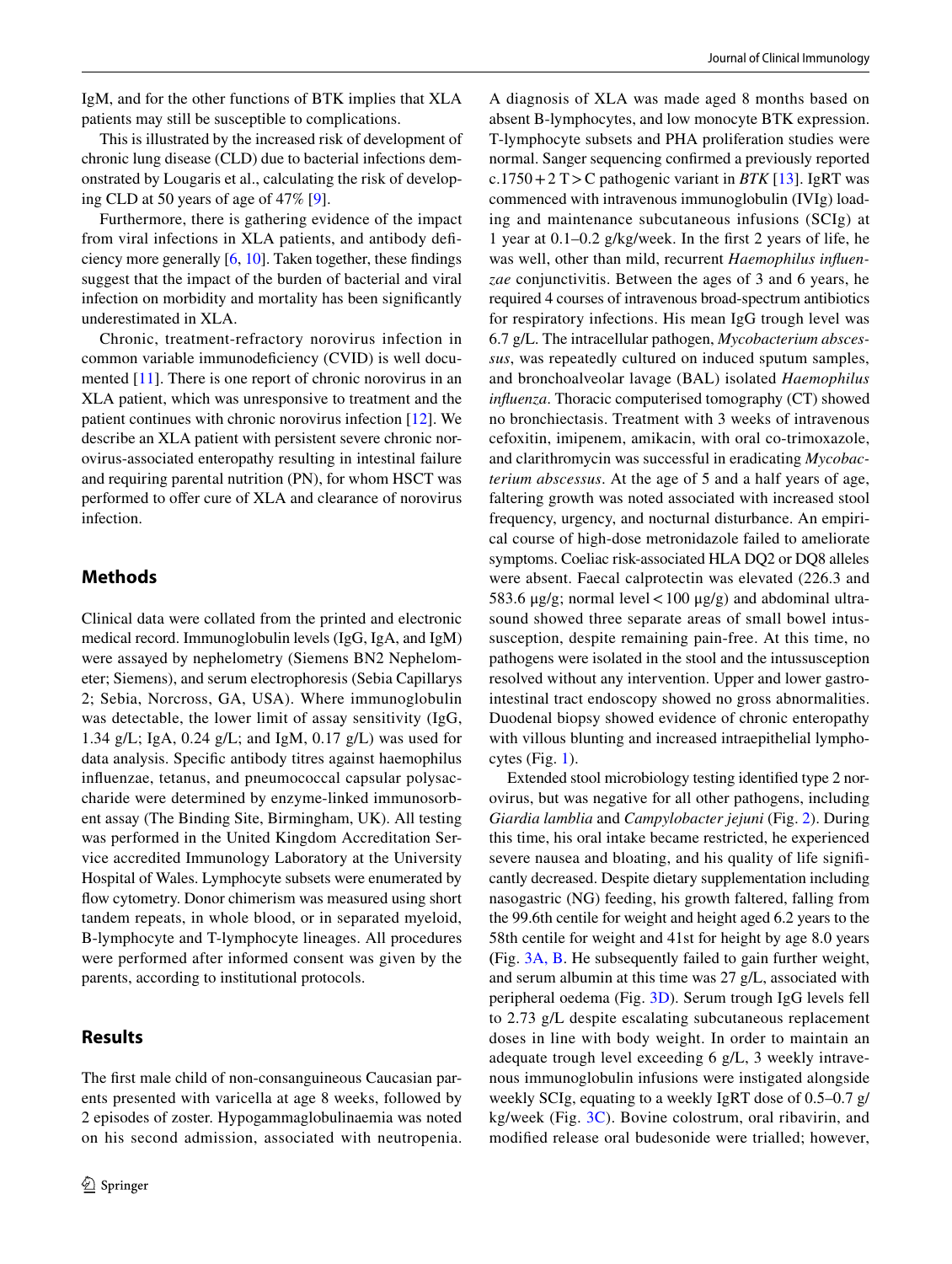<span id="page-2-0"></span>**Fig. 1** Histology of small and large bowel (courtesy of Dr Namor Wyn Williams). **a** Absence of plasma cells within lamina propria. **b** Intraepithelial lymphocytes within duodenum. **c** Increase of intraepithelial lymphocytes within large bowel. **d** Villous blunting within duodenum



<span id="page-2-1"></span>**Fig. 2** Immune reconstitution post-HSCT and relation to GI symptoms for the frst 12 months post-HSCT

norovirus and gastrointestinal symptoms persisted. Age 8 years, acute-on-chronic fares of nausea, vomiting, and diarrhoea prompted instigation of PN. This allowed modest, if intermittent, weight gain over the next 6 months. In view of the faltering growth and treatment-resistant intestinal failure associated with chronic norovirus infection in the setting of primary immunodefciency, HSCT was ofered.

Aged 8 years old, the patient underwent a 10/10 HLAmatched unrelated peripheral blood stem cell transplant  $(CD34 + dose 9.0 \times 10^6/kg)$ . Conditioning consisted of fludarabine 150 mg/m<sup>2</sup>, treosulfan 42 g/m<sup>2</sup>, thiotepa 10 mg/ kg, and alemtuzumab 1 mg/kg. Graft-versus-host disease (GvHD) prophylaxis consisted of mycophenolate mofetil until day  $+42$  and ciclosporin.

Pre-transplant, *Streptococcus pneumoniae* was detected on routine bronchoalveolar lavage and treated with IV coamoxiclav. *Campylobacter jejuni* was detected in stools and treated with azithromycin from day −4. His stools were negative for *Campylobacter jejuni* by day+3.

He developed moderate acute kidney injury (eGFR 54 ml/  $min/1.73$  m<sup>2</sup>), which self-resolved within the first 12 months post-transplant. There were no other HSCT-related complications. He achieved neutrophil engraftment on  $day + 19$ and platelet engraftment on  $day + 17$ . He demonstrated no evidence of GvHD. Whole blood chimerism on  $day + 19$  was 100%. His latest chimerism,+843 days post-HSCT, demonstrates 78% CD15 donor chimerism, 93% B-lymphocyte donor chimerism, and 71% donor T-lymphocyte chimerism.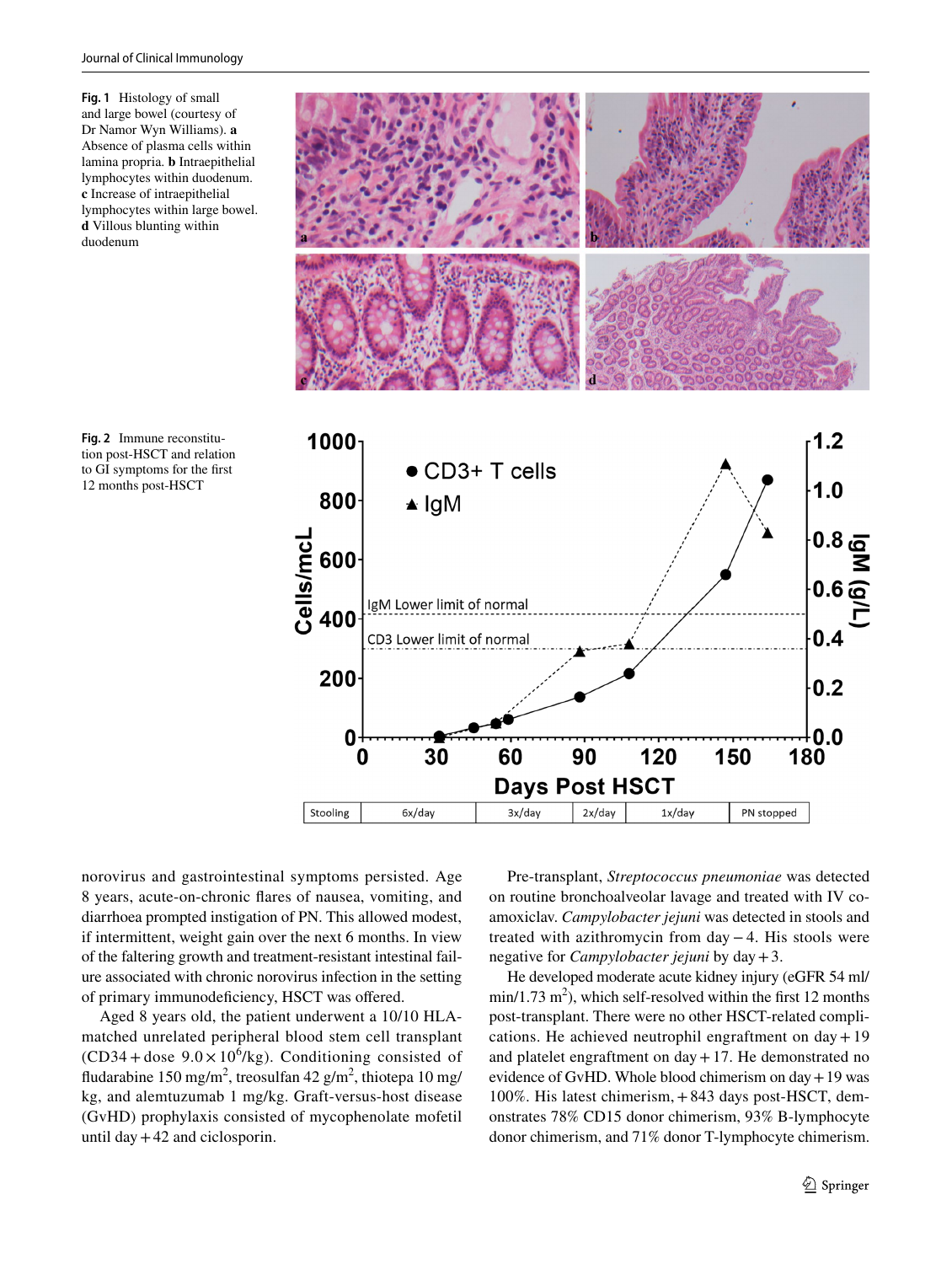



<span id="page-3-0"></span>**Fig. 3** Growth, biochemical, and treatment trends. Shaded area represents the time period when the patient was positive for type 2 norovirus in stools. Vertical dotted line indicates timing of haematopoietic stem cell transplant (HSCT). **A** Height and **B** weight trends are

plotted relative to UK reference centiles. **C** Serum IgG trough levels (left y-axis) with immunoglobulin replacement therapy (IgRT) dose (dashed line, right y-axis). **D** Serum albumin. Dashed line indicates the lower limit of normal (35 g/L)

By day+88 post-HSCT, the patient's stooling frequent had reduced from 6 times day pre-HSCT to twice a day and to once daily by day+108. Norovirus became undetected by PCR on day+147 post-HSCT, for the frst time in over 19 months, and parenteral nutrition was discontinued. At this stage, his IgRT dose was reduced to 0.15 g/kg/week.

IgRT dosing was stopped at day  $+224$ , and at last follow-up, his CD19 count is 660 cells/μL (normal range 200–1600), IgG 12.4 g/L (normal 4.9–16.1), and IgM 0.78 g/L (0.5–1.80). He demonstrated excellent vaccine antibody responses following post-transplant routine childhood vaccinations (total pneumococcal antibody titre 153 mg/L, HiB antibody>9 mg/L, and tetanus 1.64 IU/mL). A normal enteral diet has been resumed without the need for supplementation, and the patient is thriving. Height has returned to the 75th centile for age and weight between the 91st and 99th centile. His lung function is normal (FEV1 103% predicted, FVC 102% predicted).

## **Discussion**

Norovirus-associated enteropathy in primary and secondary immunodeficiency is recognised as a chronic and debilitating disorder for which no reliable treatment options exist [\[14](#page-6-13)]. Given the clinical and biochemical evidence of intestinal failure and the risks associated with long-term parenteral nutrition, we sought to correct the underlying immunological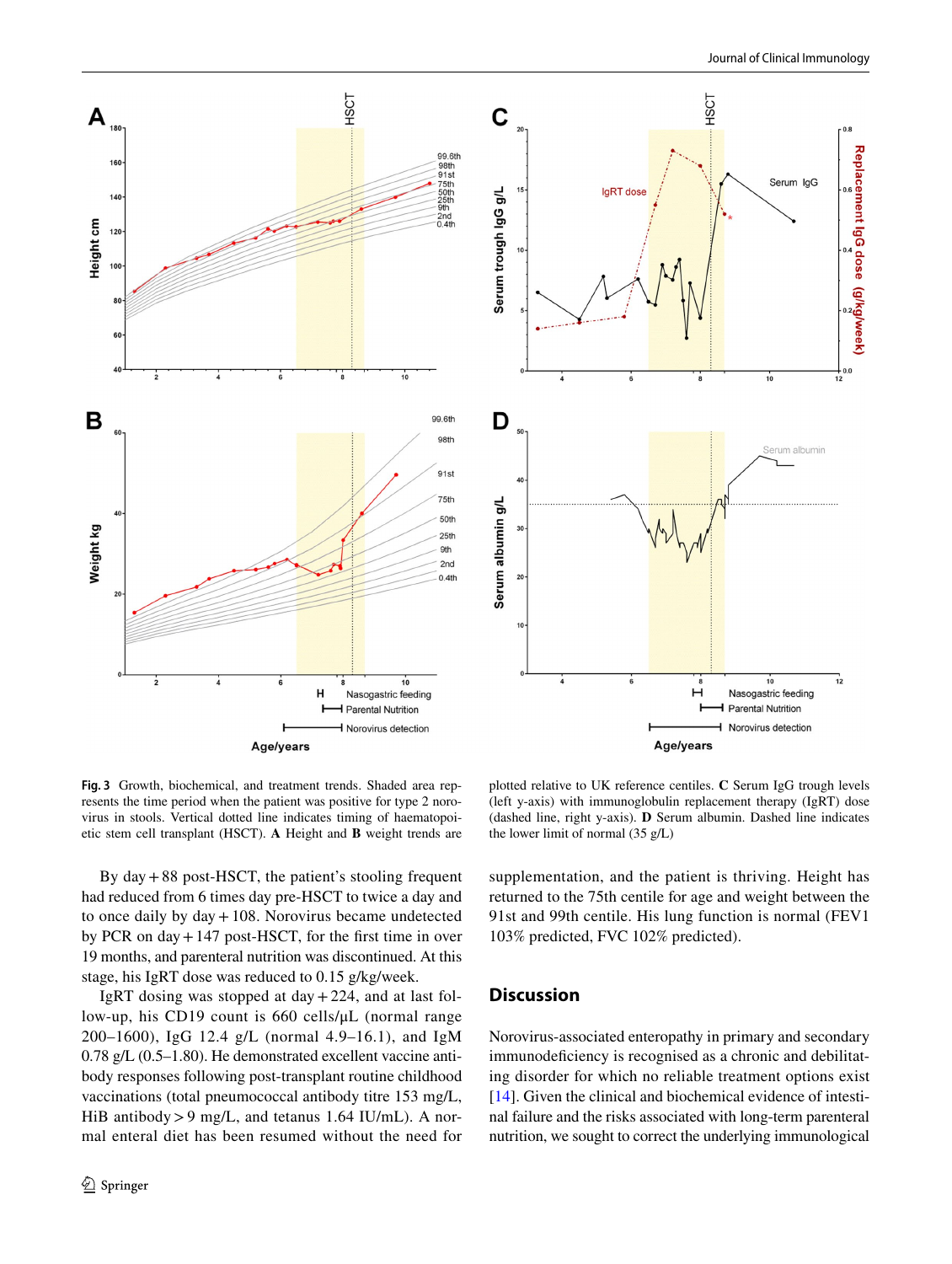defect. To our knowledge, this is the frst reported case of chronic norovirus-associated enteropathy in X-linked agammaglobulinemia cured by HSCT, although patients with X-linked SCID, poor immune reconstitution, and chronic norovirus enteropathy have responded to autologous gene therapy [[15\]](#page-6-14). It is likely that our patient had protein-losing enteropathy, likely associated with chronic infection, and a degree of infammatory colitis is also likely, which may be associated with X-linked agammaglobulinemia. We also contribute to the growing evidence base that HSCT can correct XLA [\[16](#page-6-15)[–24\]](#page-7-0) (Table [1](#page-5-0)). Of 16 cases reported to date, there is a mix of indications including a diagnosis of XLA, in countries where patient access to IgRT is not assured, malignancy and chronic, unremitting infection. All patients reported to date are alive, and all, but one, have discontinued IgRT, even in the presence of mixed chimerism. No consistent conditioning regimen has been used, but a low toxicity myeloablative regimen without total body irradiation appears satisfactory.

The mechanism by which XLA patients are susceptible to chronic norovirus infection remains unclear, but likely refects the multiple roles of BTK in immune homeostasis. Beyond production of immunoglobulins, B-lymphocytes are potent antigen-presenting cells [[25\]](#page-7-1). BTK is expressed in other immune cells, e.g., NK cells, macrophages, monocytes, neutrophils, and dendritic cells [[26\]](#page-7-2), where it participates in Toll-like receptor and NLRP3 infammasome signalling [\[26](#page-7-2), [27](#page-7-3)]. Loss of B-lymphocyte co-stimulation in CD4+T-lymphocyte diferentiation and impairment of types I and III interferon pathways has also been demonstrated in XLA patients [[28](#page-7-4), [29\]](#page-7-5). This is consistent with the susceptibility to a range of pathogens seen in our patient and the emerging literature that demonstrates that XLA patients are more vulnerable to frequent and chronic infections across a range of pathogens (including norovirus and mycobacterium abscessus) than has been previously appreciated [[6,](#page-6-5) [12](#page-6-11), [30](#page-7-6)].

In our patient, diarrhoea began to improve with T-lymphocyte reconstitution before any signifcant humoral reconstitution, although the initial reduction in stooling may have been related, at least in part to the conditioning chemotherapy, which may have efectively treated any co-existing infammatory bowel disease. Prior to HSCT, the patient was passing  $5-6$  Bristol-type  $6/7$  stools a day. At  $+47$  days post-HSCT, he was passing 3 stools a day, when his CD3 count was 47 cells/ $\mu$ L, serum IgA was <0.05 g/L, and serum IgM was  $0.06$  g/L. By day  $+88$  post-HSCT, his stooling frequency was twice a day, and his CD3 count was 137 cells/  $\mu$ L, serum IgA was < 0.05 g/L, and serum IgM was 0.35 g/L. This timing of symptom improvement with T-lymphocyte reconstitution rather than signifcant production of IgM/ IgA lends further credence to an undefned defcit in cellular immunity pre-HSCT predisposing him to chronic norovirus infection, rather than agammaglobulinemia (noting also that prior IgRT likely contained anti-norovirus antibodies and did not clear infection).

The immunological defects associated with BTK deficiency are likely only partially corrected by current approaches to treatment and prevention of infection, which difers little from Bruton's original prescription of immunoglobulin replacement and antibiotics. It is important to note that current IgRT products typically replace only IgG, and do not include IgA and IgM. Consistent with an incomplete protection, we have recently highlighted viral persistence in XLA and other patients with predominant antibody deficiency despite standard of care [\[30](#page-7-6)].

There are a number of XLA patients who experience an infammatory bowel disease-like phenotype, some of whom are given a formal diagnosis of Crohn's disease [\[31](#page-7-7)]. The pathogenesis behind this infammatory phenotype in XLA is poorly understood. Whilst this might be a direct consequence of BTK deficiency, it is possible that this inflammation is a post-viral infection phenomenon.

Patients with XLA are at elevated risk of developing malignancy and infammatory bowel disease, risks which are unlikely to be altered by IgRT  $[16, 31]$  $[16, 31]$  $[16, 31]$ . Whilst HSCT is not currently routinely considered for patients with XLA, given the availability and safety of IgRT, we believe a paradigm shift of thought may be required. For instance, Ikegame et al. have recently reported successful HSCT for an adult with XLA experiencing recurrent infections and increasing risk of end-organ damage [[19\]](#page-6-16). HSCT for XLA may be appropriate as standard of care in health care settings where reliable access to IgRT is not possible, particularly in resource-poor health care settings where HSCT is more cost effective than lifelong IgRT. Across all health care settings, the cost of lifelong IgRT is considerable, whilst access remains an ongoing concern, and the potential use of immunoglobulin therapy for COVID-19 has added to those pressures [[32\]](#page-7-8). Although there are no cost-efectiveness analyses available, HSCT may be more cost efective than IgRT even in developed health care settings.

The decision regarding offering HSCT for any PID is complex and the potential beneft of complete cure and improved quality of life needs to be carefully balanced against the signifcant complications seen in HSCT, namely infection and GvHD which are associated with signifcant morbidity and mortality. Whilst limited data suggest that XLA patients will experience disease-related complications despite best current therapy, this has to be confrmed in larger cohorts, and so HSCT for XLA remains controversial and novel. However, for other PIDs, such as chronic granulomatous disease, HSCT was historically considered experimental, but is now offered as routine care due to improving transplant outcomes and increased awareness of the disease complications, particularly in adults [[33](#page-7-9)], and improvement in quality of life [\[34\]](#page-7-10). Perhaps, given the safety of HSCT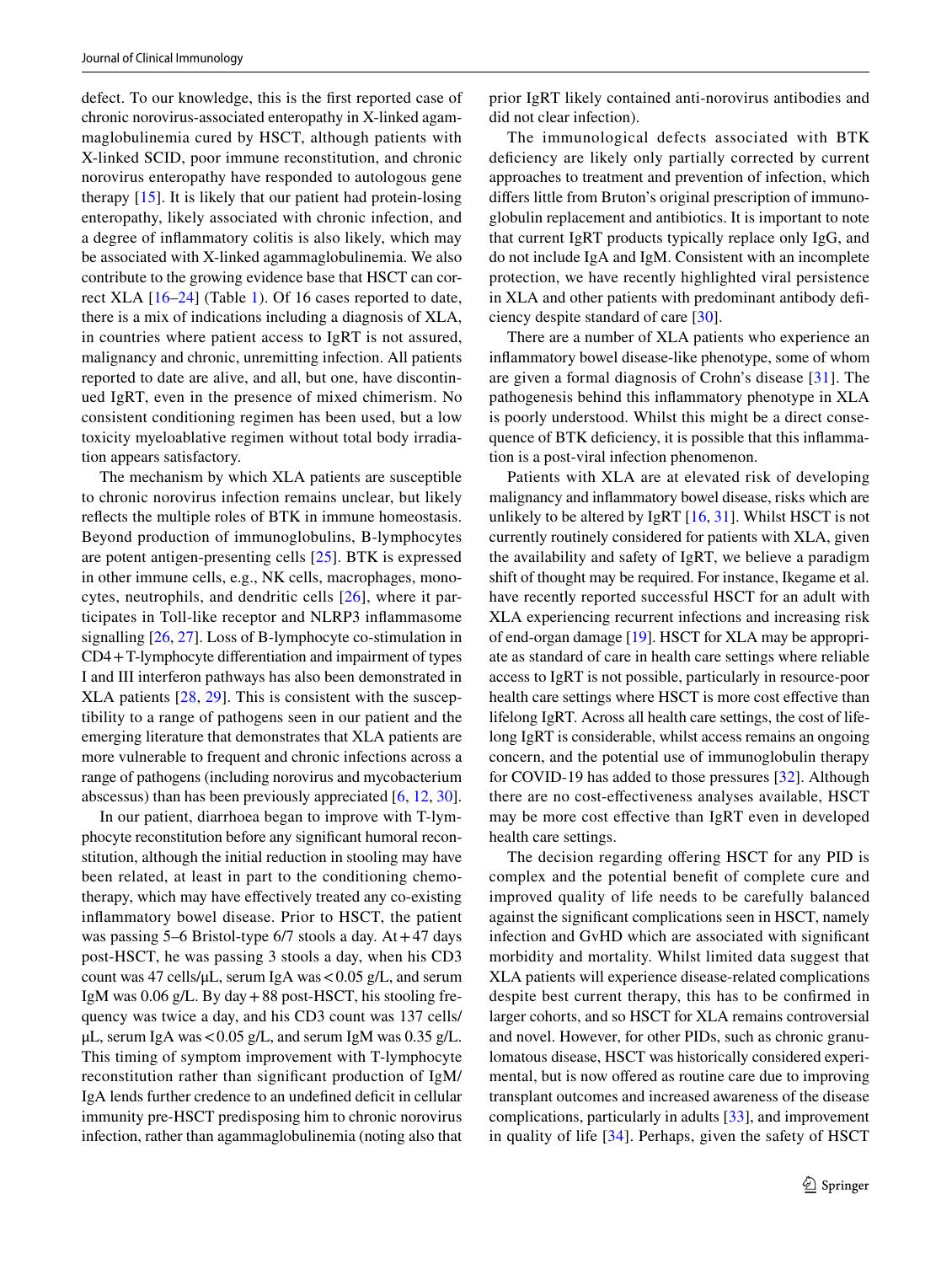Author, number Patient age of patients (years) Indication Conditioning Stem cell source GvHD Donor chimerism Discontinued IgRT Outcome (FU– years) Huang et al., 2 N/A XLA N/A MSD BM No N/A Y A 2 13 Wan et al., 1 14 XLA Anti-CD3 Bu12/Cy200 MUD UCB No 100% Y A 1 Abu-Arja et al., 14 1 AML TBI (1.2 Gy) Cy120 Etop40 MUD PBSC aGvHD II 100% Y A 2 Ikegame et al., 1 28 Infectious complications ATG (2.5 mg) Flu180 Cy100 TBI (3 Gy) MSD PBSC aGvHD I 100% Y A 1 Van Zelm et al., 1 25 Pre-B ALL TBI (6 Gy) Etop60 MSD PBSC Limited cGvHD 100% Y A 1 Nie et al., 2 4 Infectious complications ATG6 Flu150 Bu12 Ara-C $3g/m^2$  $Cy50$ mMUD-PTCy Limited cGvHD 100% Y A 2 24 T cell lymphoma ATG5 Flu80 Bu12.8  $Cy50$ Haplo-id sib-**PTCy** No  $100\%$  Y A 2 Swaminathan et al., 2 1.42 XLA TT8 Treo42 Flu160 MSD BM cGvHD—skin 100% Y A 3 1.67 (1st) XLA Bu12.8 Flu160 MSD BM No Rejected N A 2.83 (2nd) TT8 Treo42 Flu160 MSD PBSC No 100% Y A 1 Rawat et al., 4 N/A XLA TT,Treo,Flu\* MSD aGvHD 100% Y A N/A N/A XLA TT,Treo,Flu\* MSD No 100% Y A N/A N/A XLA Flu,Treo\* Haplo-id parent No mixed Y A N/A N/A XLA (1st) Flu,Bu\* MSD No Rejected N XLA (2nd) TT,Treo,Flu\* MSD No 100% Y A N/A Bucciol et al., 1 14 Chronic Aichi virus Treo42 Flu120 MSD PBSC aGvHD II Limited cGvHD 100% N A 2 Shillitoe et al., 1 8 Chronic Norovirus Alemtuzumab TT10 Treo42 Flu150 MUD PBSC No 78% CD15 93% CD19 71% CD3 Y A 2

<span id="page-5-0"></span>**Table 1** Summary of published data of haematopoietic stem cell transplantation for X-linked agammaglobulinemia

*ALL*, acute lymphoid leukaemia; *AML*, acute myeloid leukaemia; *Ara-C*, cytarabine; *ATG*, anti-thymocyte globulin; *BM*, bone marrow; *Bu*, busulfan; *Cy*, cyclophosphamide; *Etop*, etoposide; *Flu*, fudarabine; *a/cGvHD*, acute/chronic graft-versus-host disease; *Gy*, gray; *MSD*, matched sibling donor; *(m)MUD*, (mis)matched unrelated donor; *N/A*, not available; *PBSC*, peripheral blood stem cells; *PTCy*, post-transplant cyclophosphamide; *TBI*, total body irradiation; *Treo*, treosulfan; *TT*, thiotepa; *UCB*, umbilical cord blood; *XLA*, X-linked agammaglobulinemia; \*doses not available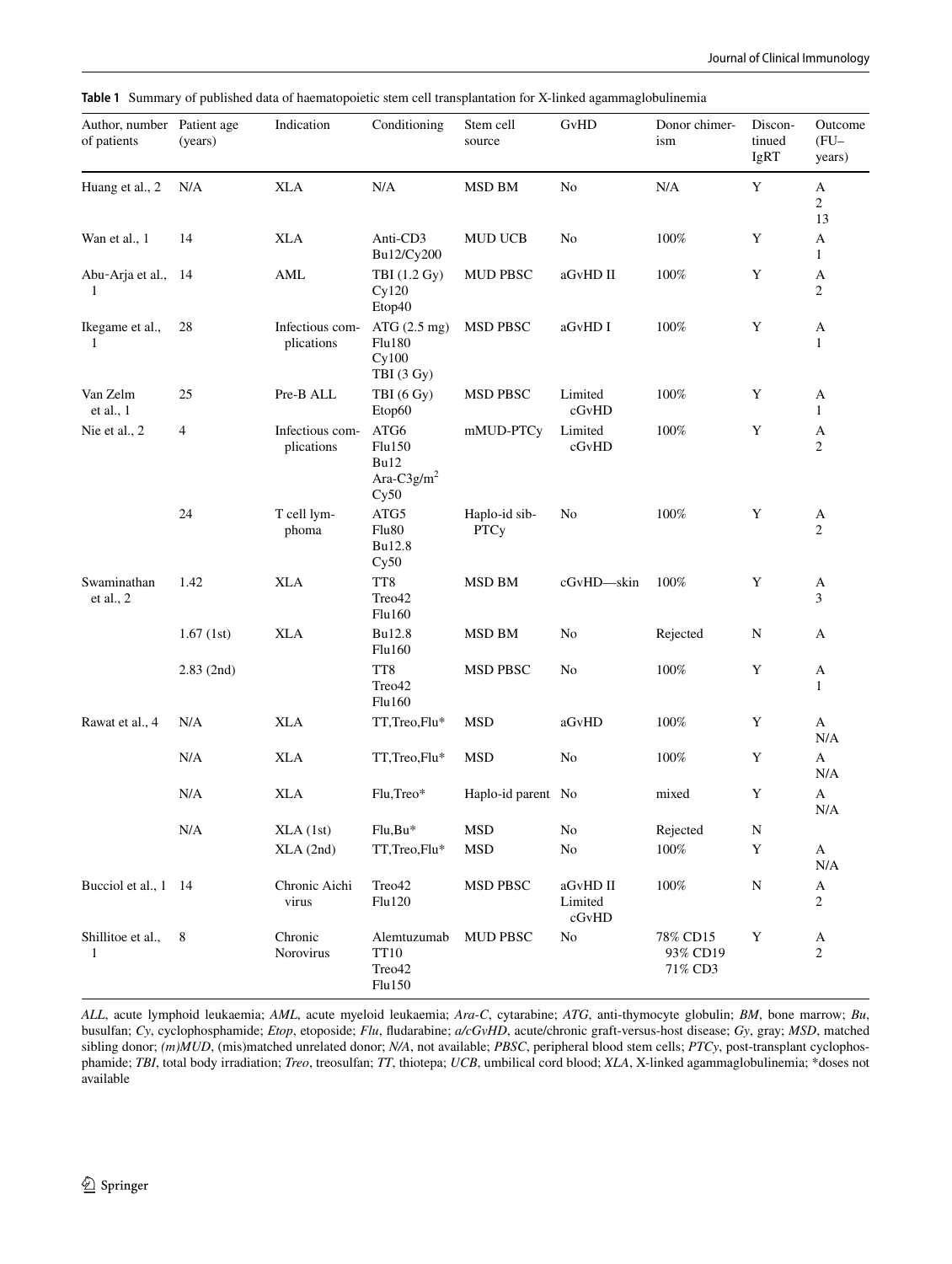in the current era, and the morbidity and decreased quality of life documented in XLA patients on lifelong antibody treatment [\[35](#page-7-11)], HSCT should be considered more often, particularly in younger patients, for whom transplant results are most successful.

In conclusion, this case demonstrates the curative role of HSCT for XLA alongside the complication of norovirusassociated enteropathy. It illustrates the importance of correction of cellular immune responses in this disease, and the limitations of conventional therapeutic approaches to prevent or treat illness. Continued improvement in the safety profle and outcomes for HSCT and related approaches, such as gene therapy, are likely to widen the offer of a similar curative approach to other patients with XLA in the future.

**Author Contribution** ARG and SJ conceived the study. BMJS and MP collated and analysed the data and wrote the manuscript. MAS, JE, SS, MC, and ID provided clinical data. All authors contributed to writing of the manuscript and approved the fnal version.

**Funding** BJMS received funding from the Jefrey Model Foundation and Bubble Foundation, UK. MJP is supported by the Welsh Clinical Academic Training (WCAT) programme and is a participant in the NIH Graduate Partnership Program.

**Data Availability** For further information, please contact ARG: a.r.gennery@ncl.ac.uk.

### **Declarations**

**Ethics Approval** Not applicable.

**Consent to Participate** The family gave fully informed consent to treatment according to institutional protocols.

**Consent to Publish** The family gave fully informed consent to publication.

**Competing Interests** The authors declare no competing interests.

**Open Access** This article is licensed under a Creative Commons Attribution 4.0 International License, which permits use, sharing, adaptation, distribution and reproduction in any medium or format, as long as you give appropriate credit to the original author(s) and the source, provide a link to the Creative Commons licence, and indicate if changes were made. The images or other third party material in this article are included in the article's Creative Commons licence, unless indicated otherwise in a credit line to the material. If material is not included in the article's Creative Commons licence and your intended use is not permitted by statutory regulation or exceeds the permitted use, you will need to obtain permission directly from the copyright holder. To view a copy of this licence, visit <http://creativecommons.org/licenses/by/4.0/>.

## **References**

<span id="page-6-0"></span>1. Bruton OC. Agammaglobulinemia. Pediatrics. 1952;9(6):722–8.

- <span id="page-6-1"></span>2. Carne E, Ponsford M, El-Shanawany T, Williams P, Pickersgill T, Jolles S. Five years of self-administered hyaluronidase facilitated subcutaneous immunoglobulin (fSCIg) home therapy in a patient with primary immunodeficiency: Figure 1. J Clin Pathol. 2015;69(1):jclinpath-2015–202901–3.
- <span id="page-6-2"></span>3. Jolles S, Orange JS, Gardulf A, Stein MR, Shapiro R, Borte M, et al. Current treatment options with immunoglobulin G for the individualization of care in patients with primary immunodeficiency disease. Clin Exp Immunol. 2015;179(2):146–60.
- <span id="page-6-3"></span>4. Conley ME, Rohrer J, Rapalus L, Boylin EC, Minegishi Y. Defects in early B-cell development: comparing the consequences of abnormalities in pre-BCR signaling in the human and the mouse. Immunol Rev. 2000;178(1):75–90.
- <span id="page-6-4"></span>5. LoGalbo PR, Sampson HA, Buckley RH. Symptomatic giardiasis in three patients with X-linked agammaglobulinemia. J Pediatr. 1982;101(1):78–80.
- <span id="page-6-5"></span>6. Linnemann CC Jr, May DB, Schubert WK, Caraway CT, Schif GM. Fatal viral encephalitis in children with X-linked hypogammaglobulinemia. Am J Dis Child. 1973;126(1):100–3.
- <span id="page-6-6"></span>7. Farrar JE, Rohrer J, Conley ME. Neutropenia in X-linked agammaglobulinemia. Clin Immunol Immunopathol. 1996;81(3):271–6.
- <span id="page-6-7"></span>8. Conley ME, Rohrer J, Minegishi Y. X-linked agammaglobulinemia. Clin Rev Allergy Immunol. 2000;19(2):183–204.
- <span id="page-6-8"></span>9. Lougaris V, Soresina A, Baronio M, Montin D, Martino S, Signa S, et al. Long-term follow-up of 168 patients with X-linked agammaglobulinemia reveals increased morbidity and mortality. J Allergy Clin Immunol. 2020;146(2):429–37.
- <span id="page-6-9"></span>10. Sperlich JM, Grimbacher B, Workman S, Haque T, Seneviratne SL, Burns SO, et al. Respiratory infections and antibiotic usage in common variable immunodeficiency. J Allergy Clin Immunol Pract. 2018;6(1):159-168.e3.
- <span id="page-6-10"></span>11. Woodward J, Gkrania-Klotsas E, Kumararatne D. Chronic norovirus infection and common variable immunodeficiency. Vol. 188, Clinical and Experimental Immunology. Blackwell Publishing Ltd; 2017. p. 363–70.
- <span id="page-6-11"></span>12. Kempf B, Edgar JD, Mc Caughey C, Devlin LA. Nitazoxanide is an inefective treatment of chronic norovirus in patients with X-linked agammaglobulinemia and may yield false-negative polymerase chain reaction fndings in stool specimens. J Infect Dis. 2017;215(3):486–7.
- <span id="page-6-12"></span>13. Aadam Z, Kechout N, Barakat A, Chan K-W, Ben-Ali M, Ben-Mustapha L, et al. X-linked agammagobulinemia in a large series of North African patients: frequency, clinical features and novel BTK mutations. J Clin Immunol. 2016.
- <span id="page-6-13"></span>Brown L-AKAK, Clark I, Brown JR, Breuer J, David L, Lowe M, et al. Norovirus infection in primary immune defciency. Rev Med Virol. 2017;27(3):e1926.
- <span id="page-6-14"></span>15. De Ravin SS, Wu X, Moir S, Anaya-Obrien S, Kwatemaa N, Littel P, et al. Lentiviral hematopoietic stem cell gene therapy for X-linked severe combined immunodefciency. Sci Transl Med. 2016;8:335ra57.
- <span id="page-6-15"></span>16. Huang X, Shi H, Guo N, Lu D. [Allogeneic bone marrow transplantation for the treatment of Bruton disease] (Chinese). Zhonghua Xue Ye Xue Za Zhi. 2002;23:528–30.
- 17. Wan D, Liu C, Wang G, Sun H, Sun L, Jiang Z, et al. [Successful treatment of agammaglobulinemia by HLA-mismatched unrelated cord blood stem cell transplantation–the frst case report] (Chinese). Zhonghua Xue Ye Xue Za Zhi. 2005;26:401–3.
- 18. Abu-Arja RF, Chernin LR, Abusin G, Auletta J, Cabral L, Egler R, et al. Successful hematopoietic cell transplantation in a patient with X-linked agammaglobulinemia and acute myeloid leukemia. Pediatr Blood Cancer. 2015;62(9):1674–6.
- <span id="page-6-16"></span>19. Ikegame K, Imai K, Yamashita M, Hoshino A, Kanegane H, Morio T, et al. Allogeneic stem cell transplantation for X-linked agammaglobulinemia using reduced intensity conditioning as